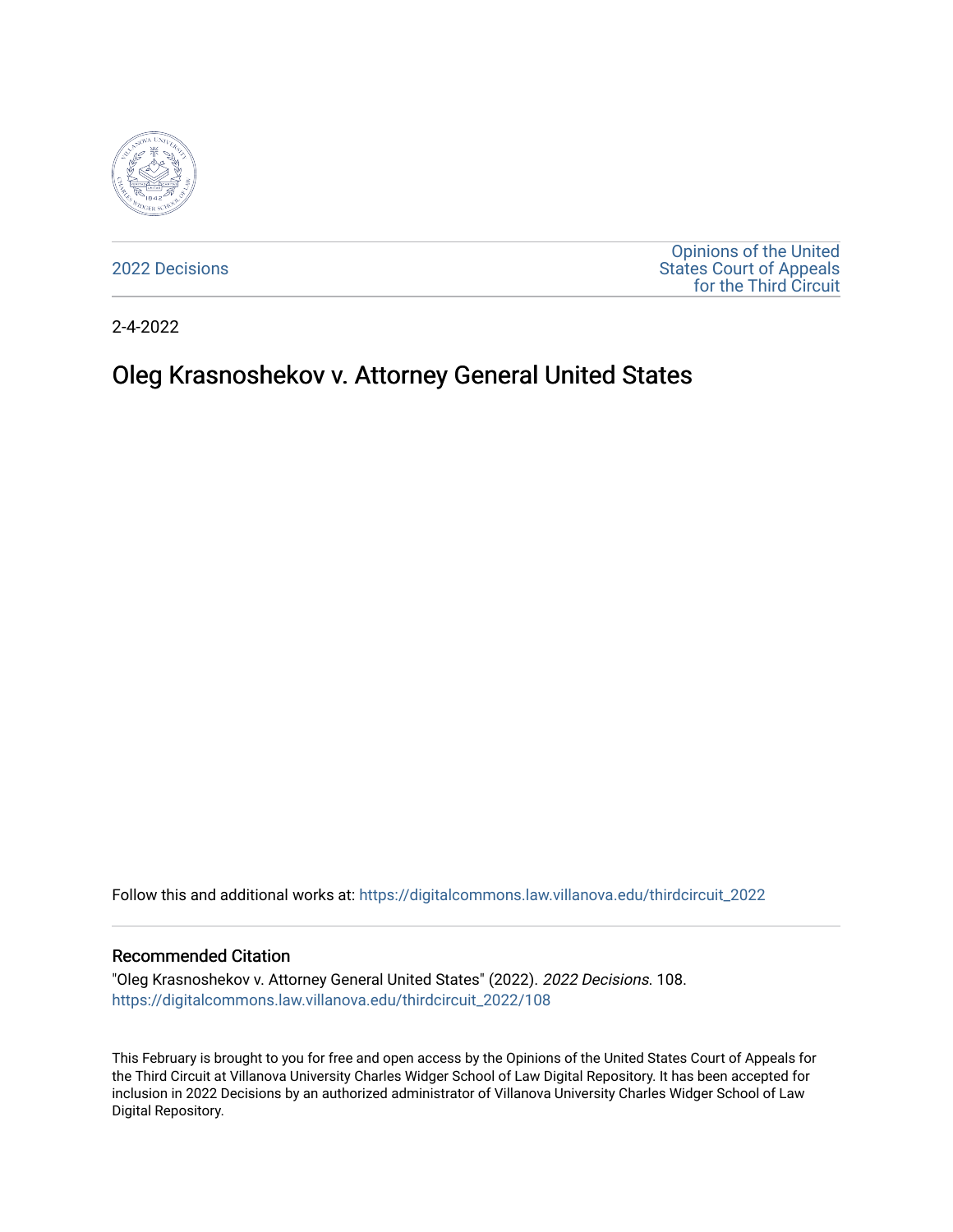### **NOT PRECEDENTIAL**

### UNITED STATES COURT OF APPEALS FOR THE THIRD CIRCUIT

\_\_\_\_\_\_\_\_\_\_\_\_\_\_\_

No. 20-3021 \_\_\_\_\_\_\_\_\_\_\_\_\_\_\_

# OLEG KRASNOSHEKOV, Petitioner

v.

### ATTORNEY GENERAL UNITED STATES OF AMERICA \_\_\_\_\_\_\_\_\_\_\_\_\_\_\_

On Petition for Review of a Decision of the Board of Immigration Appeals (Agency No. A207-043-162) Immigration Judge: Jason L. Pope

Submitted Under Third Circuit L.A.R. 34.1(a) on January 11, 2022

\_\_\_\_\_\_\_\_\_\_\_\_\_\_\_

Before: AMBRO, BIBAS, and ROTH, *Circuit Judges*

(Filed: February 4, 2022) \_\_\_\_\_\_\_\_\_\_\_\_\_\_\_

## **OPINION\*** \_\_\_\_\_\_\_\_\_\_\_\_\_\_\_

BIBAS, *Circuit Judge*.

Every appellant faces a choice: focus on a few arguments or attack every point. Oleg

Krasnoshekov chose the former. After an immigration judge found that he had a conviction,

<sup>\*</sup> This disposition is not an opinion of the full Court and, under I.O.P. 5.7, is not binding precedent.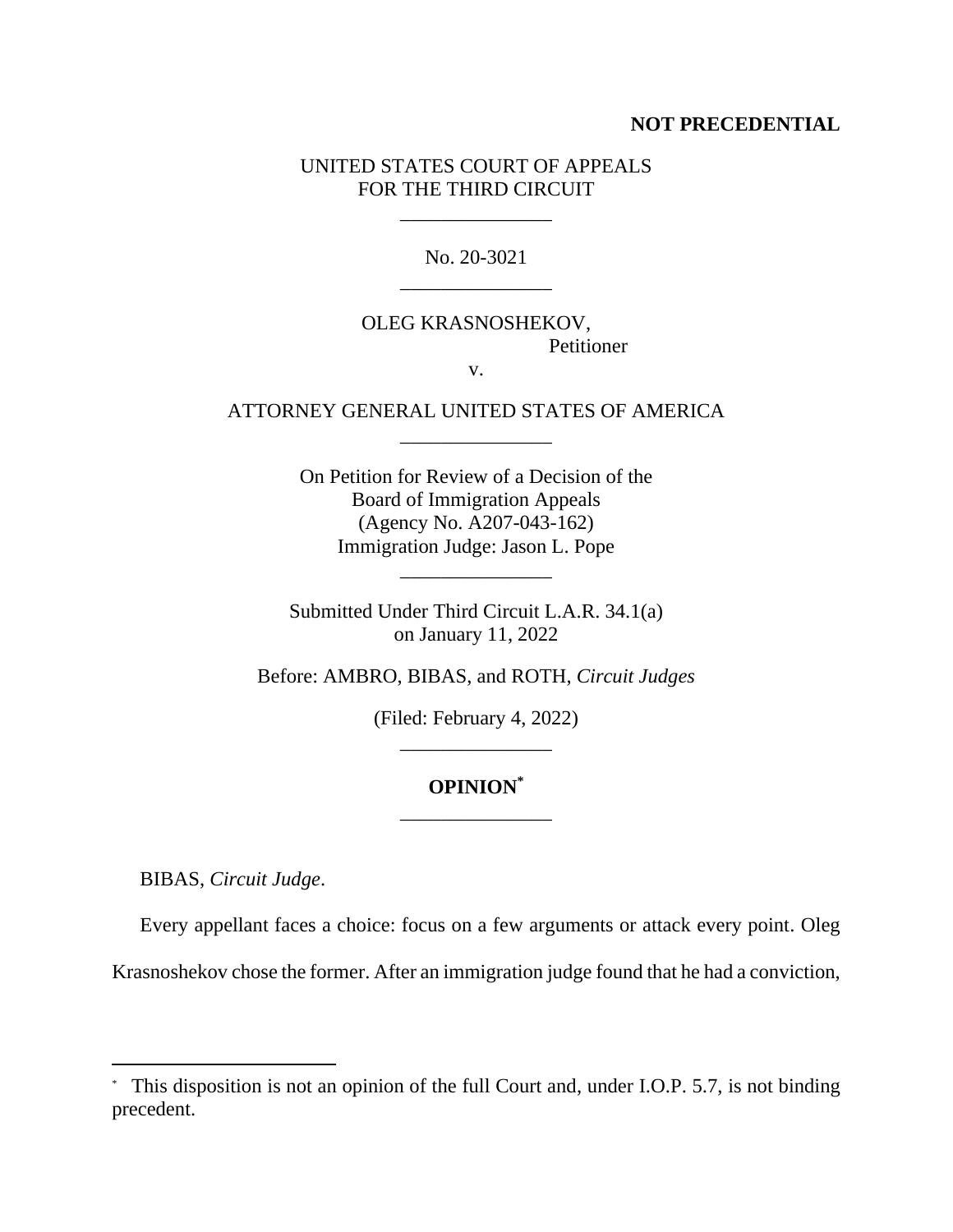he faced removal (deportation). He appealed but did not contest the finding that he had been convicted. He now regrets that decision, but it is too late to change course. We cannot review the judge's finding that he has a conviction, and it alone bars relief. So does another unreviewable finding. We will thus deny his petition for review.

### **I. BACKGROUND**

Krasnoshekov, a citizen of the Republic of Georgia, came to the United States in 1998. Though his visa let him stay for just three months, he never left. Instead, he worked odd jobs and married an American citizen in 2013. A year later, his wife gave birth to their daughter.

Krasnoshekov's marriage was unhappy. He and his wife separated in 2016, but he kept visiting her to see his daughter. During one visit, he grabbed his wife by the throat, shoved her against a kitchen counter, and threatened to kill her—all in front of their daughter. His wife called the police, who arrested him and charged him with aggravated assault. N.J. Stat. Ann. §2C:12-1(b)(7).

Krasnoshekov pleaded guilty in exchange for five years' probation. Because of his conviction, the federal government took him into custody and started proceedings to remove him from this country. He conceded that he could be removed for overstaying his visa. But he applied to cancel that removal, arguing that it would inflict extreme hardship on his American daughter.

To further that application, Krasnoshekov sought a continuance to give him time to challenge his conviction in New Jersey court. He insisted that he had "plead[ed] guilty to a crime he did not commit, … to avoid going to jail." AR 288. But an immigration judge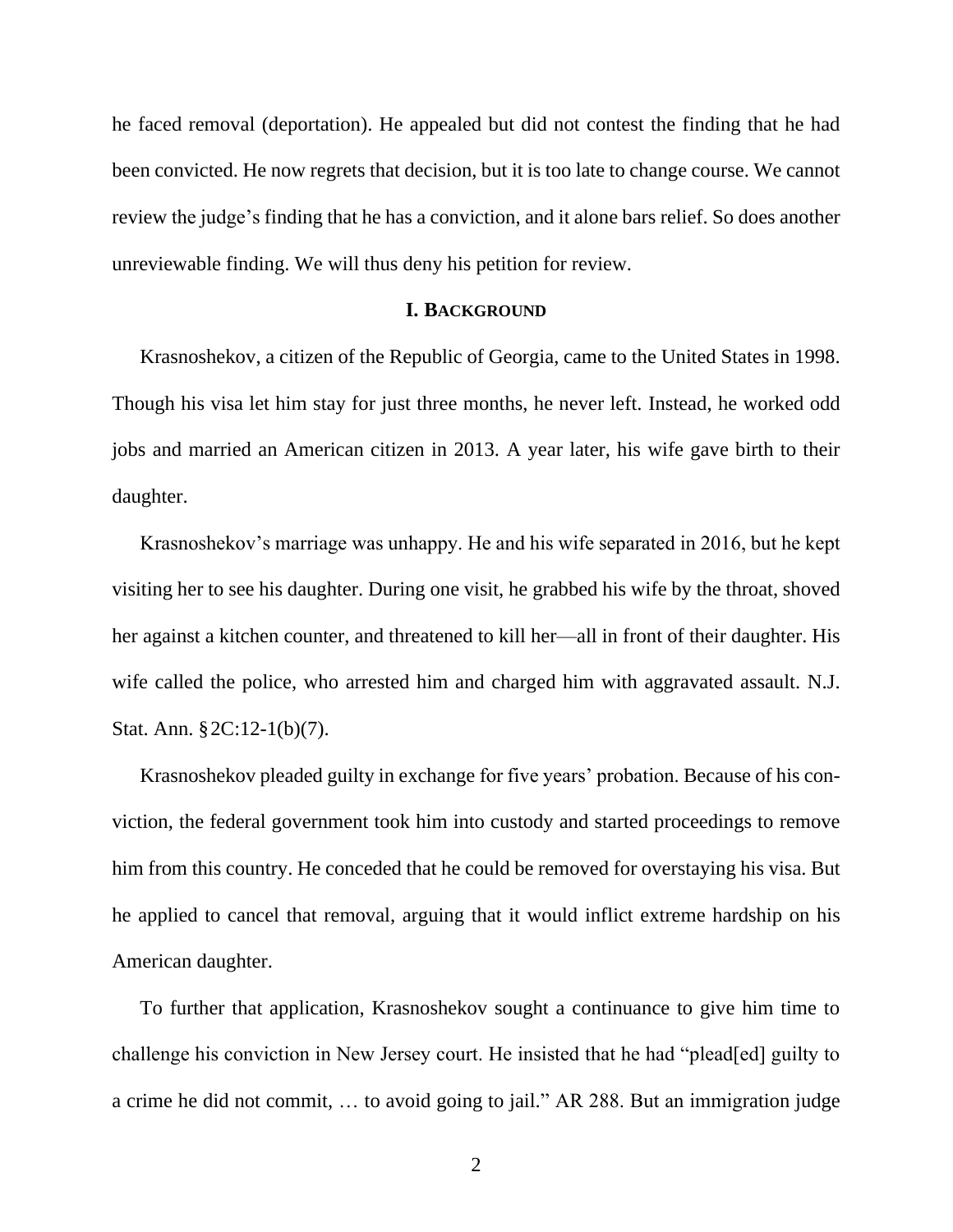denied that motion, finding that he had not shown good cause. And the judge declined to reconsider.

At the merits hearing on his case, Krasnoshekov again sought a continuance, but without success. Instead, the judge denied cancellation of removal and ordered Krasnoshekov removed to Georgia. The judge reasoned that his conviction made him ineligible for cancellation and that his daughter would not face unusual hardship. The Board of Immigration Appeals affirmed. Krasnoshekov now petitions for review.

Because the Board not only analyzed the issues itself but also "adopted and affirmed the [judge's] decisions and orders …, we review both [of their] decisions and orders." *Ordonez-Tevalan v. Att'y Gen.*, 837 F.3d 331, 340–41 (3d Cir. 2016). But we look to the judge's opinion "only where the [Board] has substantially relied on" it. *Camara v. Att'y Gen.*, 580 F.3d 196, 201 (3d Cir. 2009).

### **II. KRASNOSHEKOV IS INELIGIBLE FOR CANCELLATION OF REMOVAL**

Krasnoshekov argues that he is eligible to have his removal cancelled. But because he failed to appeal some of the immigration judge's rulings to the Board, we may not reconsider them now. And those rulings make him ineligible for cancellation.

To qualify for cancellation, Krasnoshekov must show that:

- he has been in the United States for the last ten years;
- he "has been a person of good moral character during [that] period";
- he has not been convicted of a "crime involving moral turpitude"; and
- his removal "would result in exceptional and extremely unusual hardship to [his] ... child, who is a citizen of the United States."

3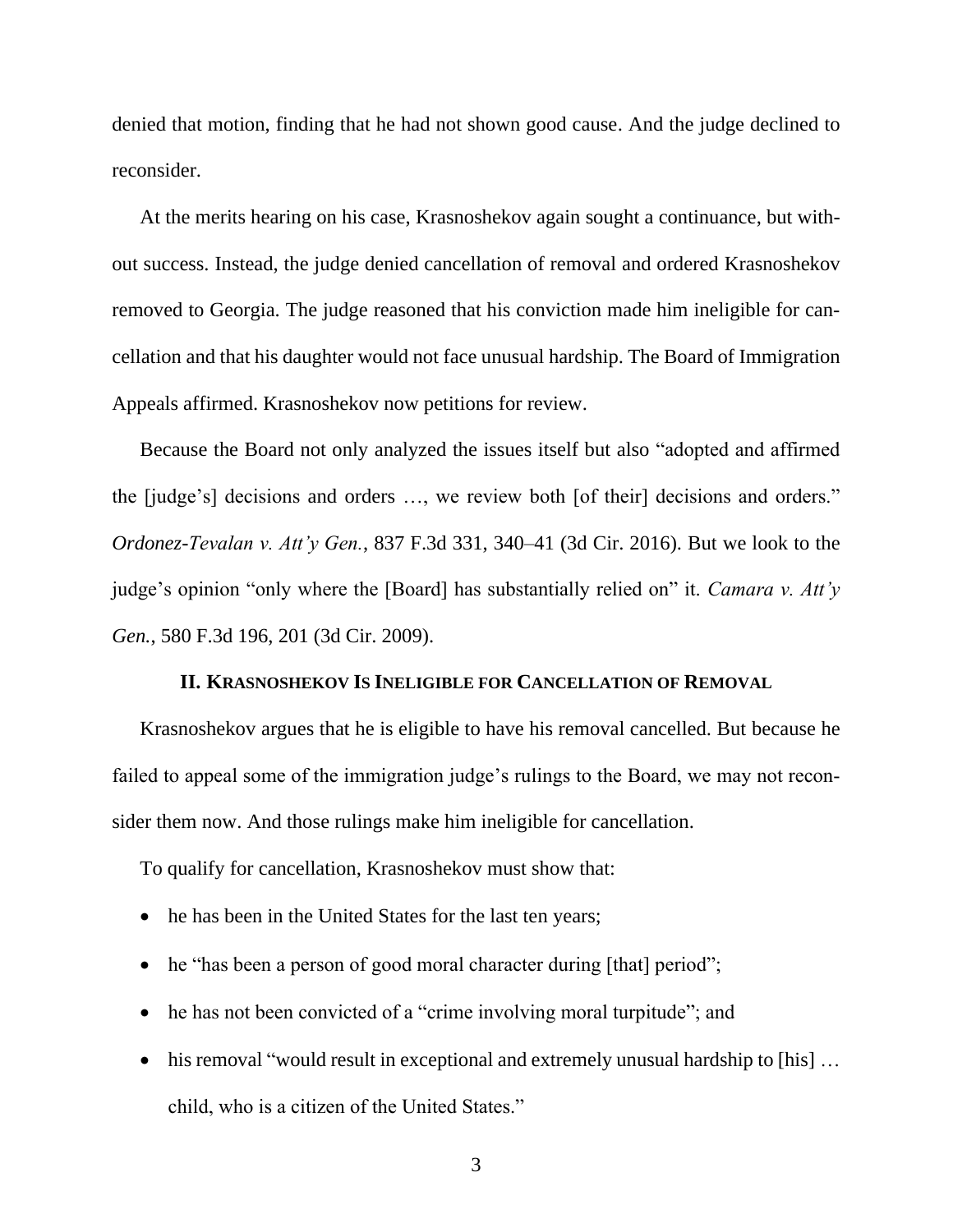#### 8 U.S.C. §§1229b(b)(2)(ii), 1182(a)(2)(A)(i).

The immigration judge found that Krasnoshekov could not meet the last three requirements. Though he appealed some of the judge's rulings, he did not dispute that he had a disqualifying conviction. That omission was fatal. The Board affirmed, reasoning that he had not "dispute[d] that he was convicted" or "den[ied] that [his] conviction operates as a bar to cancellation of removal." AR 3.

Instead, Krasnoshekov argued that his conviction was "erroneous[]" and explained that he had moved to vacate it. AR 5–6. But that argument does not go to whether he *has* a conviction for a crime involving moral turpitude. A pending "collateral attack" on his conviction does not "negate[] [its] finality … for immigration removal purposes." *Paredes v. Att'y Gen.*, 528 F.3d 196, 198–99 (3d Cir. 2008). So the Board could not have relied on that argument to reverse the judge's decision.

Neither can we. And because Krasnoshekov did not appeal the judge's ruling, we lack jurisdiction to consider his arguments now. We may "review [the] final order of removal only if" Krasnoshekov "exhausted all administrative remedies available to [him]." 8 U.S.C. §1252(d). Thus, he must have "raise[d] … each claim or ground for relief" before the Board. *Abdulrahman v. Ashcroft*, 330 F.3d 587, 594–95 (3d Cir. 2003). Krasnoshekov did not, so he cannot show that he is eligible for cancellation of removal.

### **III. THE BOARD CORRECTLY DENIED KRASNOSHEKOV A CONTINUANCE**

Krasnoshekov also argues that the Board should have continued his case to give him more time to collaterally attack his conviction in state court. We review the Board's denial of a continuance for abuse of discretion. *Khan v. Att'y Gen.*, 448 F.3d 226, 233 (3d Cir.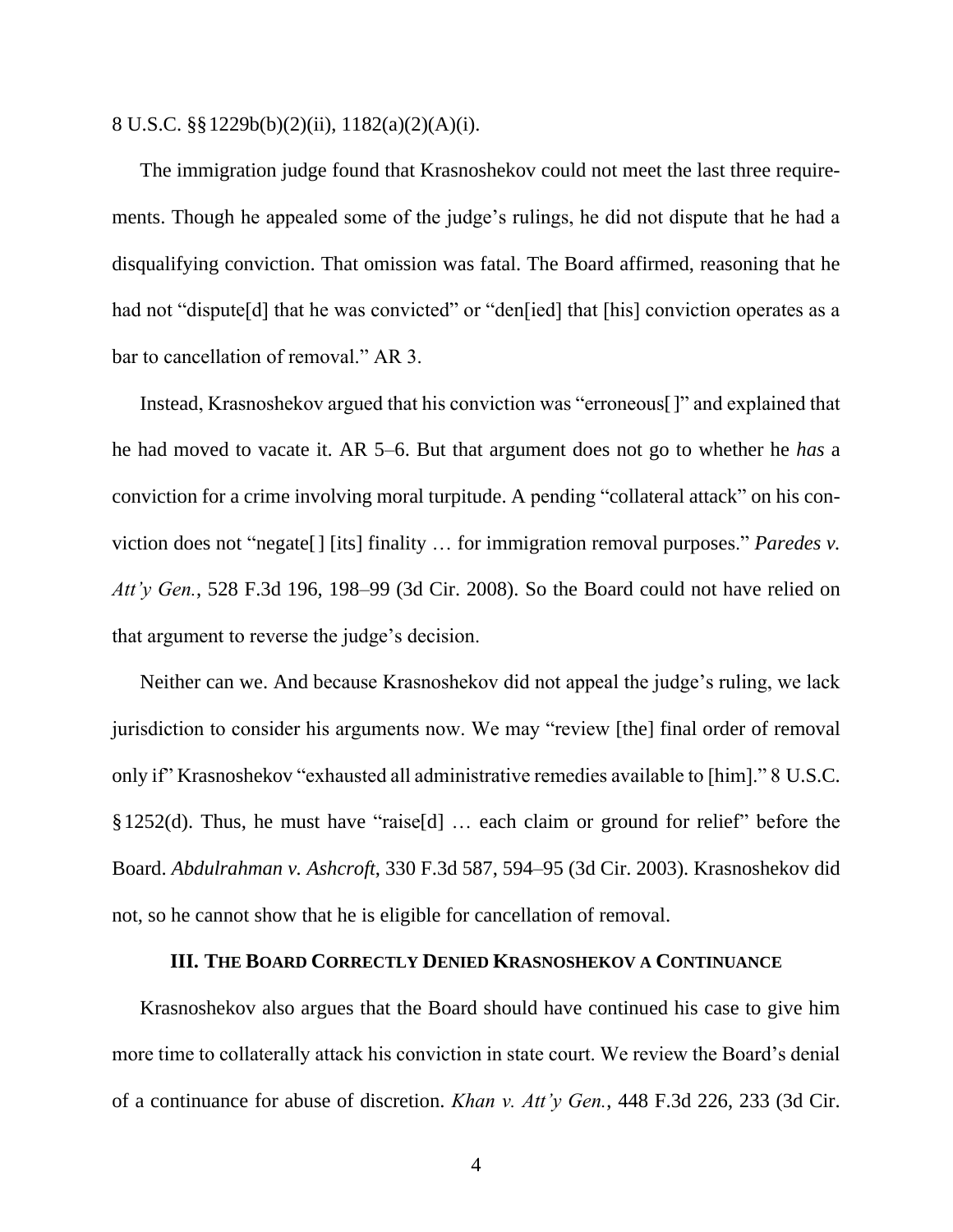2006). Because that decision was not "arbitrary, irrational or contrary to law," we will affirm. *Id.*

An "immigration judge may grant a motion for continuance for good cause." 8 C.F.R. §1003.29. When an alien seeks a continuance to collaterally attack his conviction, two factors are central to gauging good cause. The immigration judge must focus on (1) whether the collateral attack is likely to succeed and (2) whether any relief that results from that attack will materially influence the removal proceeding's outcome. *Matter of L-A-B-R-*, 27 I. & N. Dec. 405, 413 (A.G. 2018).

The immigration judge found that both factors cut against Krasnoshekov. His chance of winning the collateral attack on his conviction was "very speculative." AR 51. True, Krasnoshekov says he pleaded guilty only because his wife fabricated evidence against him. If proven, that could be enough to overturn his conviction. But he offers no proof apart from his own say-so.

Even if his collateral attack succeeded, Krasnoshekov would still lose because he cannot show that his removal would cause his daughter exceptional hardship. That hardship ruling independently bars cancellation of removal and is a "quintessential discretionary judgment" that we lack jurisdiction to review. *Mendez-Moranchel v. Ashcroft*, 338 F.3d 176, 179 (3d Cir. 2003). So waiting on the collateral attack would do Krasnoshekov no good.

\* \* \* \* \*

Because Krasnoshekov chose not to challenge the immigration judge's finding that he had a conviction for aggravated assault, we cannot find him eligible for cancellation of